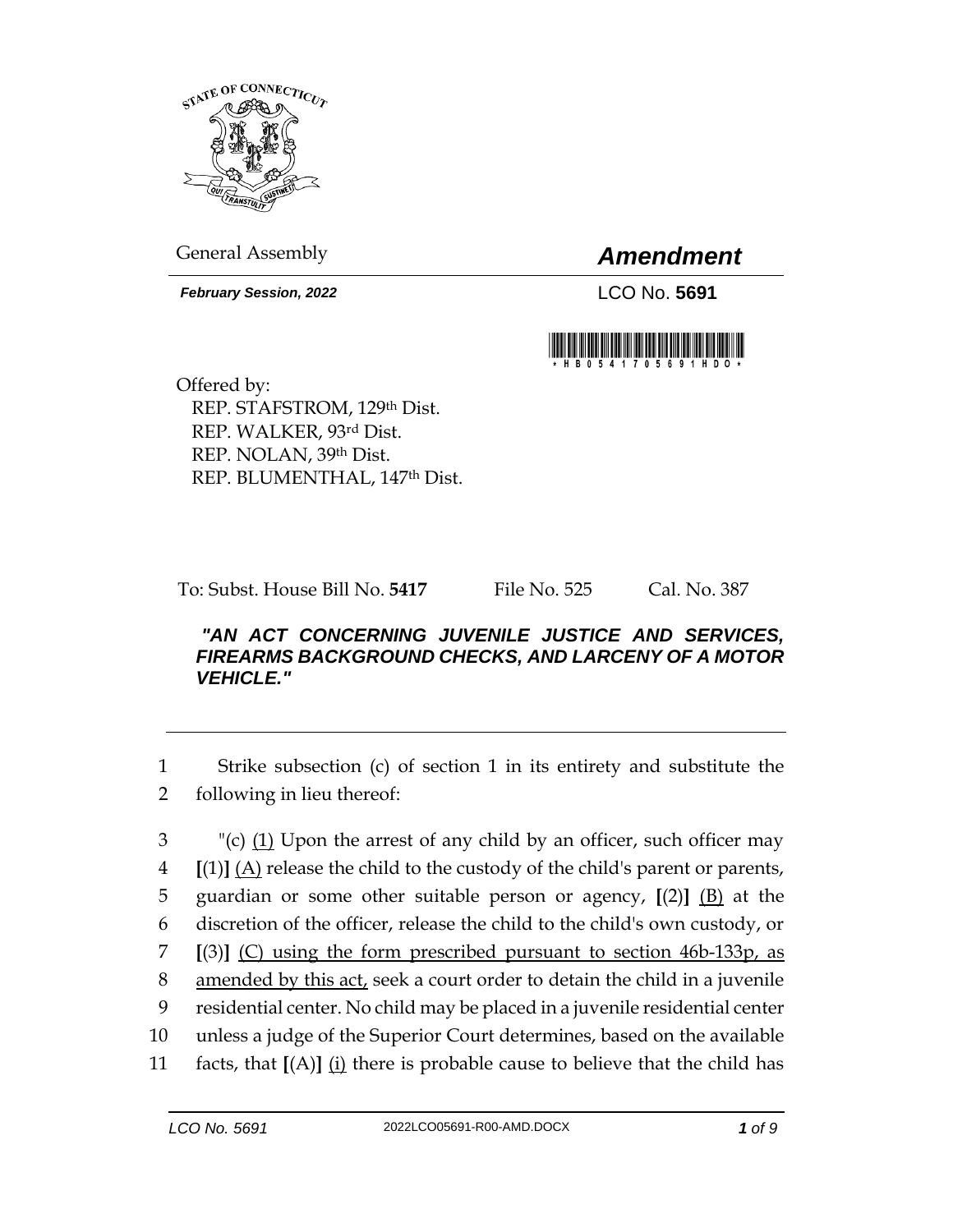| 12       | committed the acts alleged, $[(B)]$ $(i)$ there is no appropriate less                                              |  |  |  |
|----------|---------------------------------------------------------------------------------------------------------------------|--|--|--|
| 13       | restrictive alternative available, and $[(C)]$ $(iii)$ there is $[(i)]$ $(I)$ probable                              |  |  |  |
| 14       | cause to believe that the level of risk that the child poses to public safety                                       |  |  |  |
| 15       | if released to the community prior to the court hearing or disposition                                              |  |  |  |
| 16       | cannot be managed in a less restrictive setting, $\left[\text{(ii)}\right]$ $\left(\text{II}\right)$ a need to hold |  |  |  |
| 17       | the child in order to ensure the child's appearance before the court or                                             |  |  |  |
| 18       | compliance with court process, as demonstrated by the child's previous                                              |  |  |  |
| 19       | failure to respond to the court process, or $[(iii)]$ $(III)$ a need to hold the                                    |  |  |  |
| 20       | child for another jurisdiction. No child shall be held in any juvenile                                              |  |  |  |
| 21       | residential center unless an order to detain is issued by a judge of the                                            |  |  |  |
| 22       | Superior Court. If any such judge declines to detain a child, such judge                                            |  |  |  |
| 23       | shall articulate the reasons in writing upon the form submitted in                                                  |  |  |  |
| 24       | accordance with subparagraph (C) of this subdivision for not holding                                                |  |  |  |
| 25       | the child in a juvenile residential center.                                                                         |  |  |  |
| 26       |                                                                                                                     |  |  |  |
|          | (2) A judge of the Superior Court may order any child who is released                                               |  |  |  |
| 27       | into the custody of his or her parent or guardian or some other suitable                                            |  |  |  |
| 28       | person or agency after being charged with a second or subsequent                                                    |  |  |  |
| 29       | delinquency offense involving a motor vehicle, as defined in section                                                |  |  |  |
| 30<br>31 | 46b-133j, as amended by this act, or property theft, to be electronically                                           |  |  |  |
|          | monitored by using a global positioning system device until such child's                                            |  |  |  |
| 32<br>33 | case is disposed of or earlier upon order of the court. Any failure by the                                          |  |  |  |
| 34       | child to adhere to the judge's order concerning electronic monitoring                                               |  |  |  |
|          | may result in immediate detention of such child."                                                                   |  |  |  |
| 35       | Change the effective date of section 5 to "Effective June 1, 2023"                                                  |  |  |  |
| 36       | In line 332, after "investigations," insert "as provided in subsection (o)                                          |  |  |  |
| 37       | of this section or orders to detain pursuant to section 46b-133, as                                                 |  |  |  |
| 38       | amended by this act,"                                                                                               |  |  |  |
|          |                                                                                                                     |  |  |  |
| 39       | In line 352, strike "Records of cases of juvenile matters"                                                          |  |  |  |
| 40       | Strike lines 353 to 355, inclusive, in their entirety                                                               |  |  |  |
| 41       | In line 365, after "marshal" insert "or adult probation officer"                                                    |  |  |  |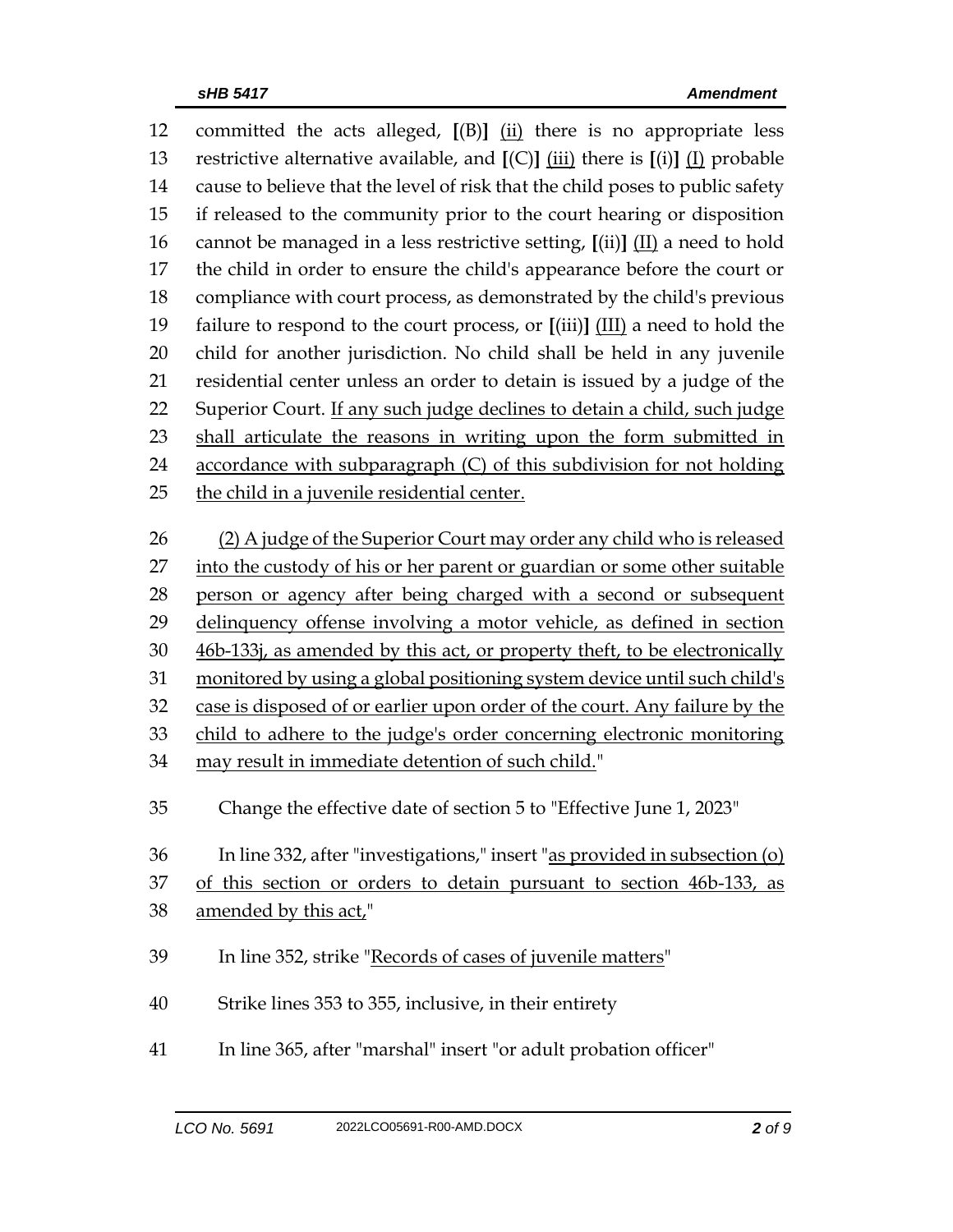|          | sHB 5417<br><b>Amendment</b>                                                                                                      |  |
|----------|-----------------------------------------------------------------------------------------------------------------------------------|--|
| 42       | In line 376, after "Administrator." insert "On and after October 1, 2022,                                                         |  |
| 43       | such form shall instruct any judge who declines to detain such child to                                                           |  |
| 44       | articulate in writing, upon such form, the reasons for such declination."                                                         |  |
| 45       | In line 382, after "Branch" insert ", the Division of Criminal Justice, the                                                       |  |
| 46       | Division of State Police within the Department of Emergency Services                                                              |  |
| 47       | and Public Protection and each municipal police department"                                                                       |  |
| 48<br>49 | Strike sections 19 to 21, inclusive, in their entirety and renumber the<br>remaining sections and internal references accordingly |  |
| 50<br>51 | After the last section, add the following and renumber sections and<br>internal references accordingly:                           |  |
|          |                                                                                                                                   |  |
| 52       | "Sec. 501. Section 46b-124 of the 2022 supplement to the general                                                                  |  |
| 53       | statutes is amended by adding subsection (o) as follows (Effective June 1,                                                        |  |
| 54       | 2022):                                                                                                                            |  |
| 55       | (NEW) (o) A law enforcement official conducting a legitimate                                                                      |  |
| 56       | criminal investigation may have direct electronic access to the following                                                         |  |
| 57       | information concerning a child who is subject to such investigation: (1)                                                          |  |
| 58       | Pending juvenile delinquency charges; and (2) any suspended detention                                                             |  |
| 59       | orders or prior juvenile adjudications during the ninety days prior to the                                                        |  |
| 60       | initiation of such investigation.                                                                                                 |  |
| 61       | Sec. 502. (Effective from passage) Not later than March 1, 2023, the                                                              |  |
| 62       | executive director of the Court Support Services Division of the Judicial                                                         |  |
| 63       | Branch shall report on the progress being made toward the                                                                         |  |
| 64       | implementation of the provisions of section 46b-124 of the general                                                                |  |
| 65       | statutes, as amended by this act, to the joint standing committee of the                                                          |  |
| 66       | General Assembly having cognizance of matters relating to the judiciary                                                           |  |
| 67       | in accordance with the provisions of section 11-4a of the general statutes.                                                       |  |
| 68       | Sec. 503. Subsection (a) of section 46b-133p of the 2022 supplement to                                                            |  |
| 69       | the general statutes is repealed and the following is substituted in lieu                                                         |  |
| 70       | thereof (Effective from passage):                                                                                                 |  |
|          |                                                                                                                                   |  |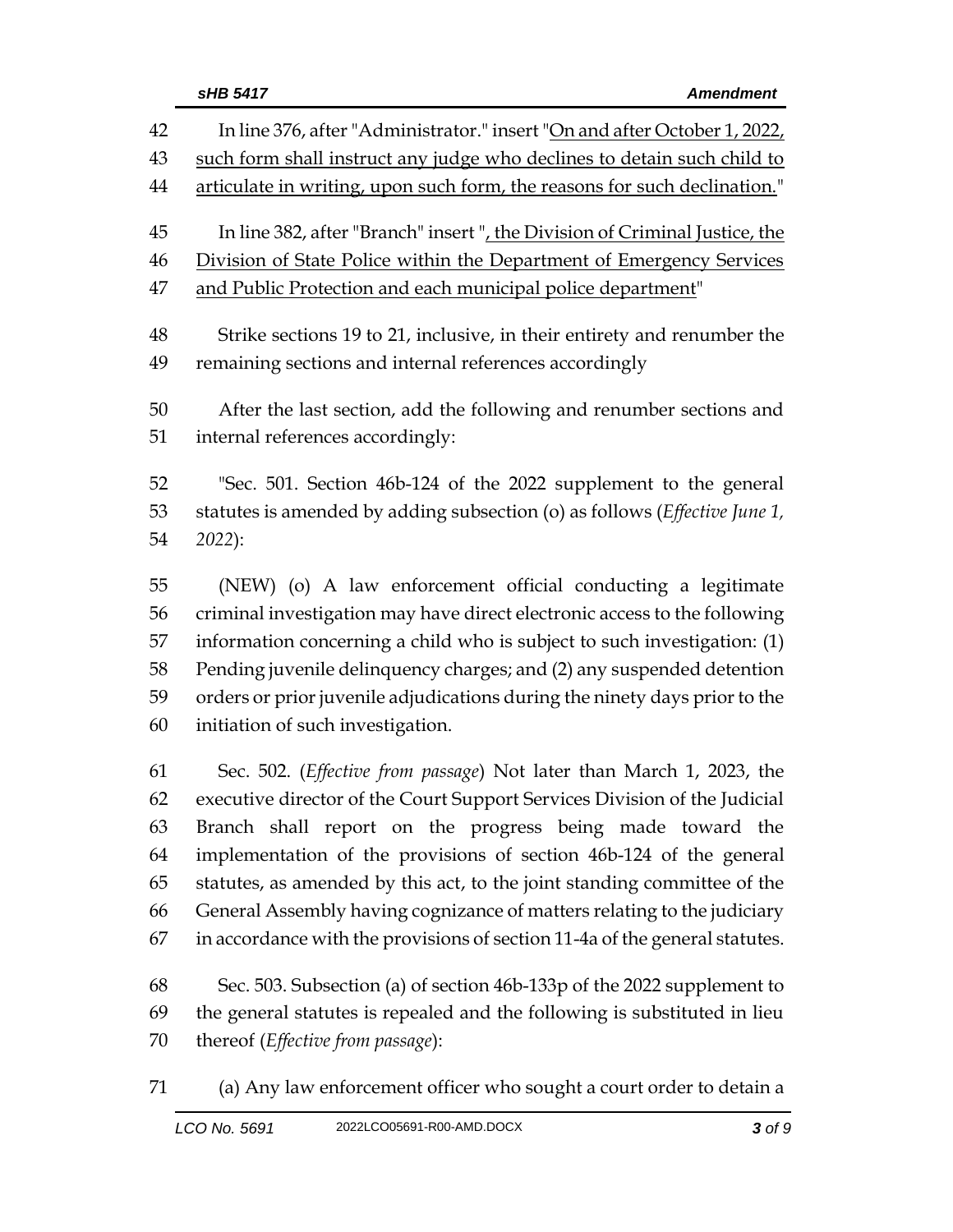child pursuant to subdivision (3) of subsection (c) of section 46b-133, as amended by this act, shall attach, along with the summons, a copy of the completed form to detain that is prescribed by Office of the Chief Court Administrator. On and after October 1, 2022, such form shall instruct any judge who declines to detain such child to articulate in writing, upon such form, the reasons for such declination.

 Sec. 504 Section 29-36a of the general statutes is repealed and the following is substituted in lieu thereof (*Effective from passage*):

 (a) No person shall complete the manufacture of a firearm without subsequently (1) obtaining a unique serial number or other mark of identification from the Department of Emergency Services and Public Protection pursuant to subsection (b) of this section, and (2) engraving upon or permanently affixing to the firearm such serial number or other mark in a manner that conforms with the requirements imposed on licensed importers and licensed manufacturers of firearms pursuant to 18 USC 923(i), as amended from time to time, and any regulation adopted thereunder.

 (b) Not later than thirty days after a person completes the manufacture of a firearm, **[**or ninety days after the Department of Emergency Services and Public Protection provides notice in accordance with section 29-36b that the system to distribute a unique serial number or other mark of identification pursuant to this section is operational, whichever date is later,**]** such person shall notify the department of such manufacture and provide any identifying information to the department concerning the firearm and the owner of such firearm, in a manner prescribed by the Commissioner of Emergency Services and Public Protection. Upon receiving a properly submitted request for a unique serial number or other mark of identification from a person who completes manufacture of a firearm, the department shall determine if such person is prohibited from purchasing a firearm and if not, shall issue to such person a unique serial number or other mark of identification immediately and in no instance more than three business days after the department receives such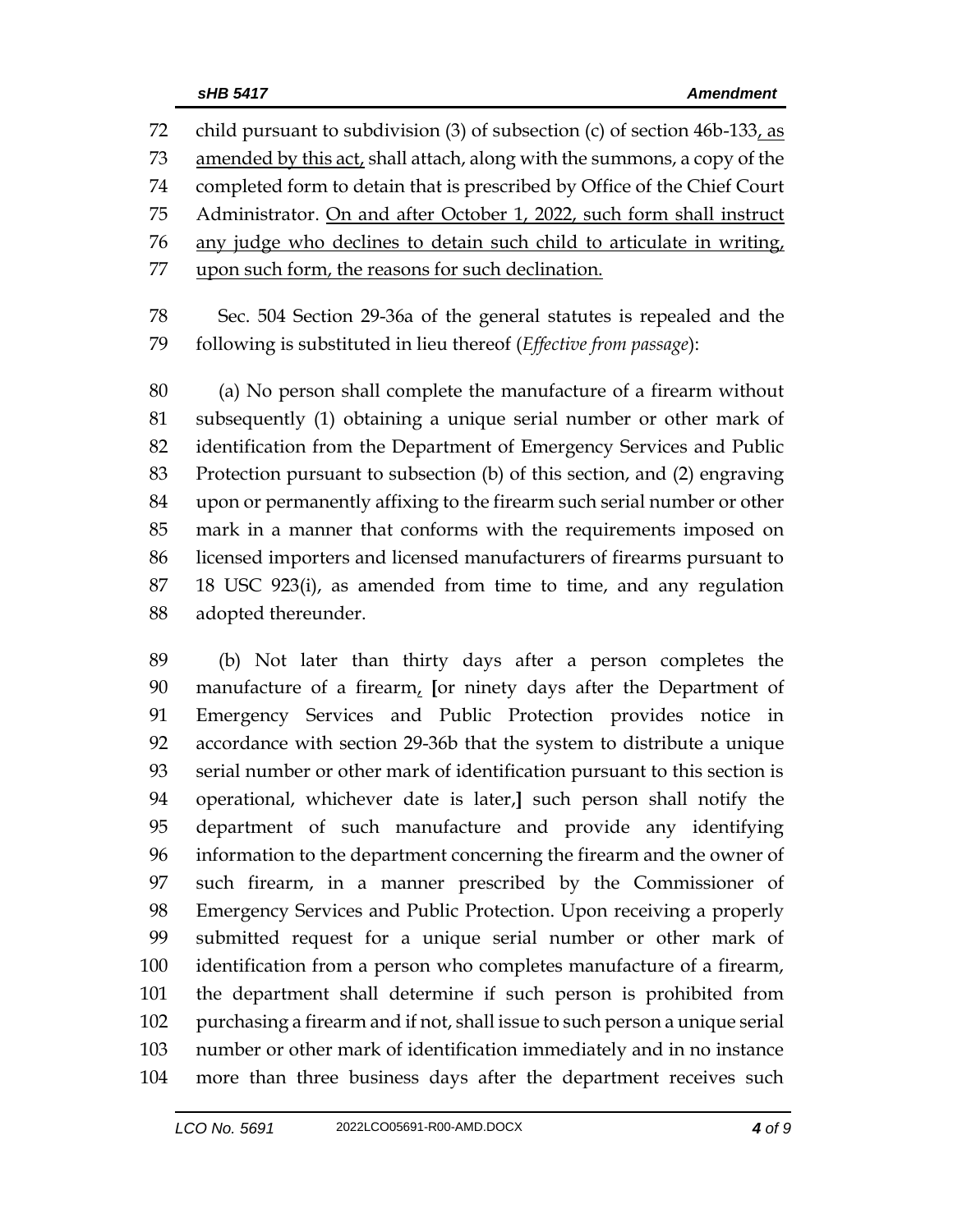| 105<br>106 | request. Issuance of a unique serial number or other mark of<br>identification pursuant to this subsection shall not be evidence that the          |  |  |
|------------|----------------------------------------------------------------------------------------------------------------------------------------------------|--|--|
| 107        | firearm is otherwise lawfully possessed.                                                                                                           |  |  |
| 108<br>109 | (c) (1) On and after January 1, 2023, no person shall possess a firearm<br>without a serial number or other mark of identification unless (A) such |  |  |
| 110        | person has declared possession of such firearm pursuant to subdivision                                                                             |  |  |
| 111        | (2) or (3) of this subsection, or (B) such person has applied to obtain a                                                                          |  |  |
| 112        | unique serial number or other mark of identification from the                                                                                      |  |  |
| 113        | Department of Emergency Services and Public Protection pursuant to                                                                                 |  |  |
| 114        | subsections (a) and (b) of this section and such person has not yet                                                                                |  |  |
| 115        | received such serial number or other mark of identification.                                                                                       |  |  |
|            |                                                                                                                                                    |  |  |
| 116        | (2) Any person who, prior to January 1, 2023, lawfully possesses a                                                                                 |  |  |
| 117        | firearm without a serial number or other mark of identification                                                                                    |  |  |
| 118        | manufactured prior to October 1, 2019, shall apply by January 1, 2023,                                                                             |  |  |
| 119        | or, if such person is a member of the military or naval forces of this state                                                                       |  |  |
| 120        | or of the United States and is unable to apply by January 1, 2023, because                                                                         |  |  |
| 121        | such member is or was on official duty outside of this state, shall apply                                                                          |  |  |
| 122        | within ninety days of returning to the state to the Department of                                                                                  |  |  |
| 123        | <b>Emergency Services and Public Protection to declare possession of such</b>                                                                      |  |  |
| 124        | firearm. Such application shall be made on such form or in such manner                                                                             |  |  |
| 125        | as the Commissioner of Emergency Services and Public Protection                                                                                    |  |  |
| 126        | prescribes.                                                                                                                                        |  |  |
|            |                                                                                                                                                    |  |  |
| 127        | (3) Any person who moves into the state in lawful possession of a                                                                                  |  |  |
| 128        | firearm without a serial number or other mark of identification shall,                                                                             |  |  |
| 129        | within ninety days, either (A) obtain a unique serial number or other                                                                              |  |  |
| 130        | mark of identification from the department and engrave upon or                                                                                     |  |  |
| 131        | permanently affix to the firearm such serial number or other mark                                                                                  |  |  |
| 132        | pursuant to subsection (a) of this section, (B) render such firearm                                                                                |  |  |
| 133        | permanently inoperable, (C) sell such firearm to a licensed gun dealer,                                                                            |  |  |
| 134        | or (D) remove such firearm from the state, except that any person who                                                                              |  |  |
| 135        | is a member of the military or naval forces of this state or of the United                                                                         |  |  |
| 136        | States, is in lawful possession of a firearm without a serial number or                                                                            |  |  |
| 137        | other mark of identification and has been transferred into the state after                                                                         |  |  |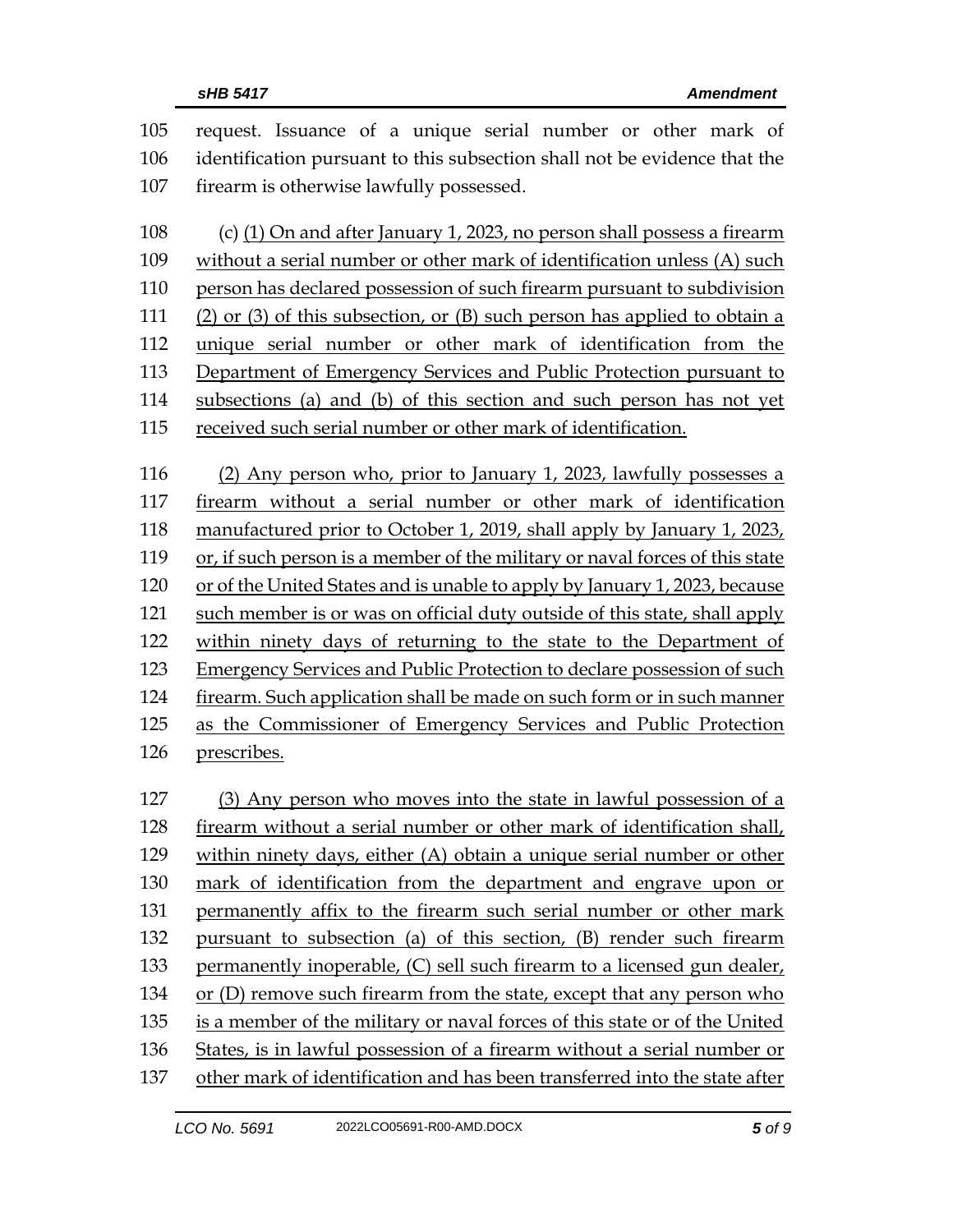| 138 | January 1, 2023, may, within ninety days of arriving in the state, apply      |  |  |
|-----|-------------------------------------------------------------------------------|--|--|
| 139 | to the Department of Emergency Services and Public Protection to              |  |  |
| 140 | declare possession of such firearm.                                           |  |  |
| 141 | (4) For purposes of this subsection, "lawfully possesses", with respect       |  |  |
| 142 | to a firearm without a serial number or other mark of identification,         |  |  |
| 143 | means that a person has (A) actual and lawful possession of such              |  |  |
| 144 | firearm, (B) constructive possession of such firearm pursuant to a lawful     |  |  |
| 145 | purchase that was transacted prior to or on the date preceding the            |  |  |
| 146 | effective date of this section, regardless of whether the firearm was         |  |  |
| 147 | delivered to the purchaser prior to or on the date preceding the effective    |  |  |
| 148 | date of this section, which lawful purchase is evidenced by a writing         |  |  |
| 149 | sufficient to indicate that (i) a contract for sale was made between the      |  |  |
| 150 | parties prior to or on the date preceding the effective date of this section, |  |  |
| 151 | for the purchase of the firearm, or (ii) full or partial payment for the      |  |  |
| 152 | firearm was made by the purchaser to the seller of the firearm prior to       |  |  |
| 153 | or on the date preceding the effective date of this section, or (C) actual    |  |  |
| 154 | possession under subparagraph (A) of this subdivision, or constructive        |  |  |
| 155 | possession under subparagraph (B) of this subdivision, as evidenced by        |  |  |
| 156 | a written statement made under penalty of false statement on such form        |  |  |
| 157 | as the Commissioner of Emergency Services and Public Protection               |  |  |
| 158 | prescribes.                                                                   |  |  |
| 159 | (5) The department may adopt regulations, in accordance with the              |  |  |
| 160 | provisions of chapter 54, to establish procedures with respect to             |  |  |
| 161 | applications under this subsection. Notwithstanding the provisions of         |  |  |
| 162 | sections 1-210 and 1-211, the name and address of a person who has            |  |  |
| 163 | declared possession of a firearm without a serial number or other mark        |  |  |
| 164 | of identification shall be confidential and shall not be disclosed, except    |  |  |
| 165 | such records may be disclosed to (A) law enforcement agencies and             |  |  |
| 166 | employees of the United States Probation Office acting in the                 |  |  |
| 167 | performance of their duties and parole officers within the Department         |  |  |
| 168 | of Correction acting in the performance of their duties, and (B) the          |  |  |
| 169 | Commissioner of Mental Health and Addiction Services to carry out the         |  |  |
| 170 | provisions of subsection (c) of section 17a-500.                              |  |  |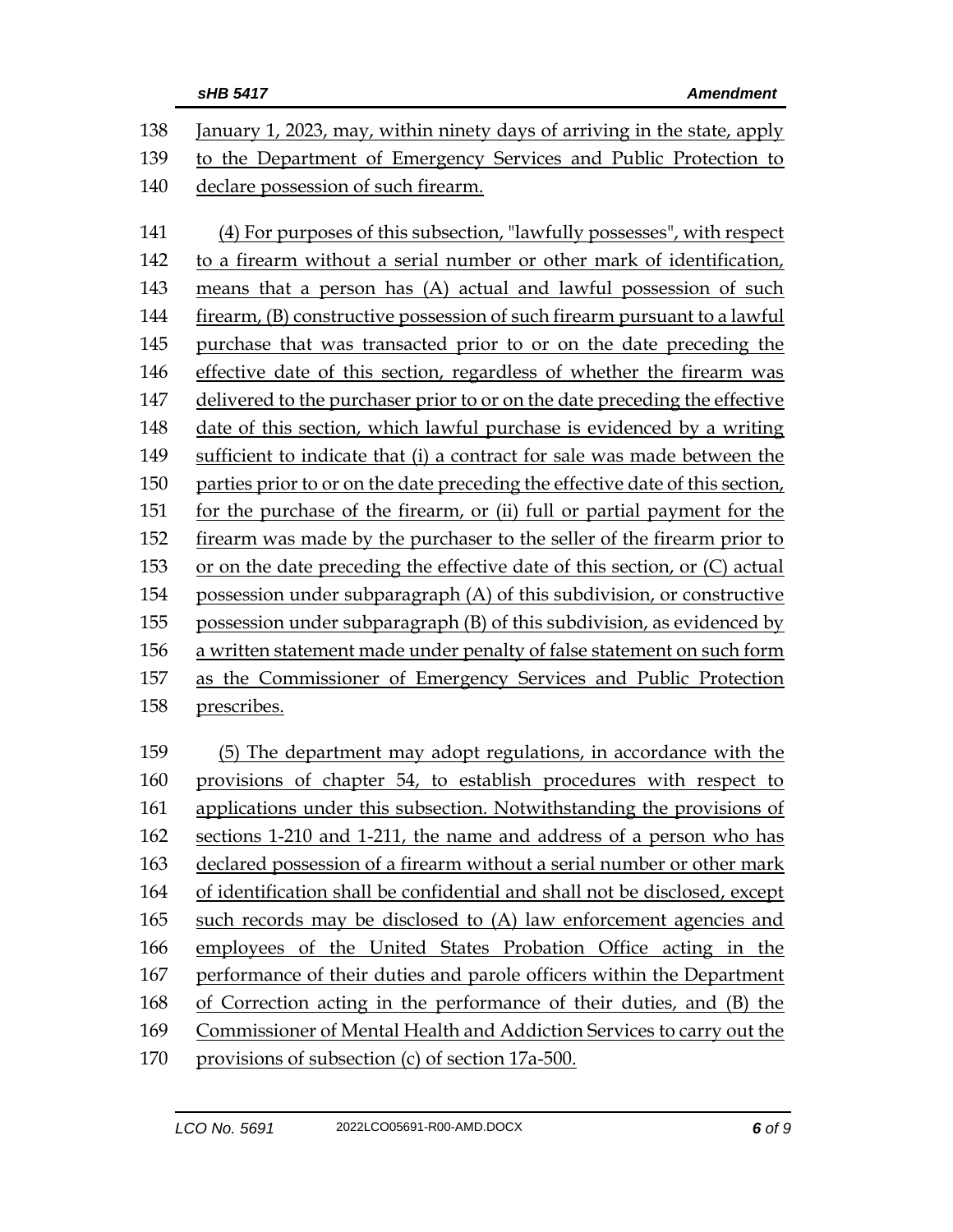|                   | sHB 5417<br><b>Amendment</b>                                                                                                                                                                                           |  |
|-------------------|------------------------------------------------------------------------------------------------------------------------------------------------------------------------------------------------------------------------|--|
| 171               | $(6)$ (A) Except as provided in this subsection, no person within this                                                                                                                                                 |  |
| 172               | state shall distribute, import into this state, keep for sale, offer or expose                                                                                                                                         |  |
| 173               | for sale, or purchase a firearm without a serial number or other mark of                                                                                                                                               |  |
| 174               | identification.                                                                                                                                                                                                        |  |
| 175<br>176<br>177 | (B) The provisions of subparagraph (A) of this section shall not apply<br>to the transfer of a firearm without a serial number or other mark of<br>identification (i) the possession of which has been declared to the |  |
| 178               | department pursuant to this section, by bequest or intestate succession,                                                                                                                                               |  |
| 179               | or, upon the death of a testator or settlor: (I) To a trust, or (II) from a                                                                                                                                            |  |
| 180               | trust to a beneficiary; or (ii) to a police department or the Department of                                                                                                                                            |  |
| 181               | <b>Emergency Services and Public Protection.</b>                                                                                                                                                                       |  |
|                   |                                                                                                                                                                                                                        |  |

 (d) The provisions of subsections **[**(a) and (b)**]** (a), (b) and (c) of this section shall not apply to the manufacture of a firearm manufactured using an unfinished frame or lower receiver on which a serial number or other mark has been engraved or permanently affixed pursuant to subsection (c) of section 53-206j.

 **[**(d)**]** (e) No person shall transfer to another person any firearm manufactured or possessed in violation of this section.

 **[**(e)**]** (f) The provisions of this section shall not apply to (1) the manufacture of firearms by a federally licensed firearm manufacturer, (2) (A) any antique firearm, as defined in 18 USC 921, as amended from time to time, or (B) any firearm manufactured prior to **[**the effective date of this section**]** December 16, 1968, provided such firearm is otherwise lawfully possessed, or (3) delivery or transfer of a firearm to a law enforcement agency.

 **[**(f)**]** (g) No person shall facilitate, aid or abet the manufacture of a firearm (1) by a person or for a person who is otherwise prohibited by law from purchasing or possessing a firearm, or (2) that a person is otherwise prohibited by law from purchasing or possessing.

 **[**(g)**]** (h) If the court finds that a violation of this section is not of a serious nature and that the person charged with such violation (1) will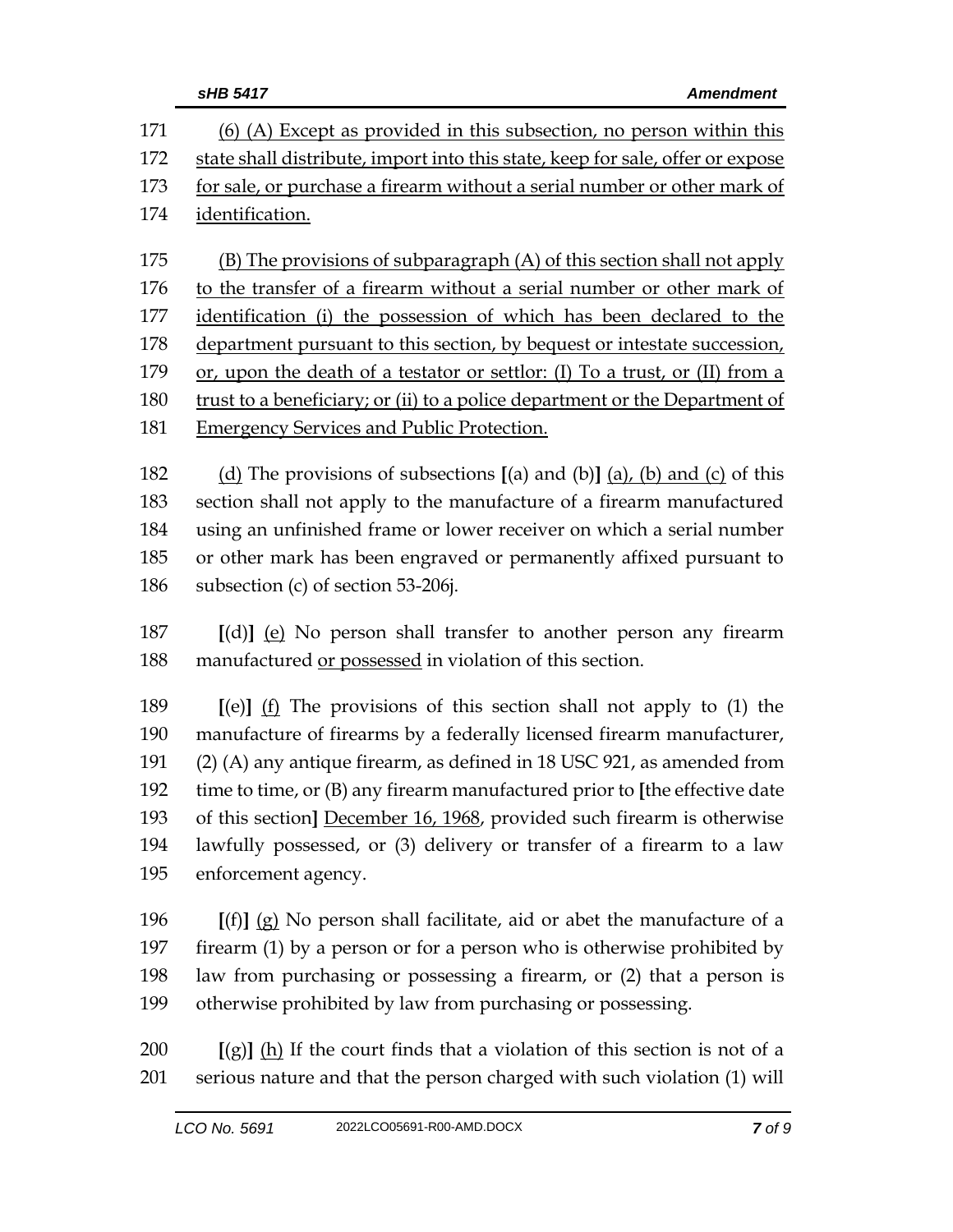probably not offend in the future, (2) has not previously been convicted of a violation of this section, and (3) has not previously had a prosecution under this section suspended pursuant to this subsection, 205 the court may order suspension of prosecution. The court shall not order suspension of prosecution unless the accused person has acknowledged that he or she understands the consequences of the suspension of prosecution. Any person for whom prosecution is suspended shall agree to the tolling of any statute of limitations with respect to such violation and to a waiver of his or her right to a speedy trial. Such person shall appear in court and shall be released to the custody of the Court Support Services Division for such period, not exceeding two years, and under such conditions as the court shall order. If the person refuses to accept, or, having accepted, violates such conditions, the court shall terminate the suspension of prosecution and the case shall be brought to trial. If such person satisfactorily completes such person's period of probation, he or she may apply for dismissal of the charges against such person and the court, on finding such satisfactory completion, shall dismiss such charges. If the person does not apply for dismissal of the charges against such person after satisfactorily completing such person's period of probation, the court, upon receipt of a report submitted by the Court 222 Support Services Division that the person satisfactorily completed such person's period of probation, may on its own motion make a finding of such satisfactory completion and dismiss such charges. Upon dismissal, all records of such charges shall be erased pursuant to section 54-142a. An order of the court denying a motion to dismiss the charges against a person who has completed such person's period of probation or terminating the participation of a defendant in such program shall be a final judgment for purposes of appeal.

 **[**(h)**]** (i) Any person who violates any provision of this section shall be guilty of a class C felony for which two years of the sentence imposed may not be suspended or reduced by the court, and five thousand 233 dollars of the fine imposed may not be remitted or reduced by the court unless the court states on the record its reasons for remitting or reducing such fine, and any firearm found in the possession of any person in